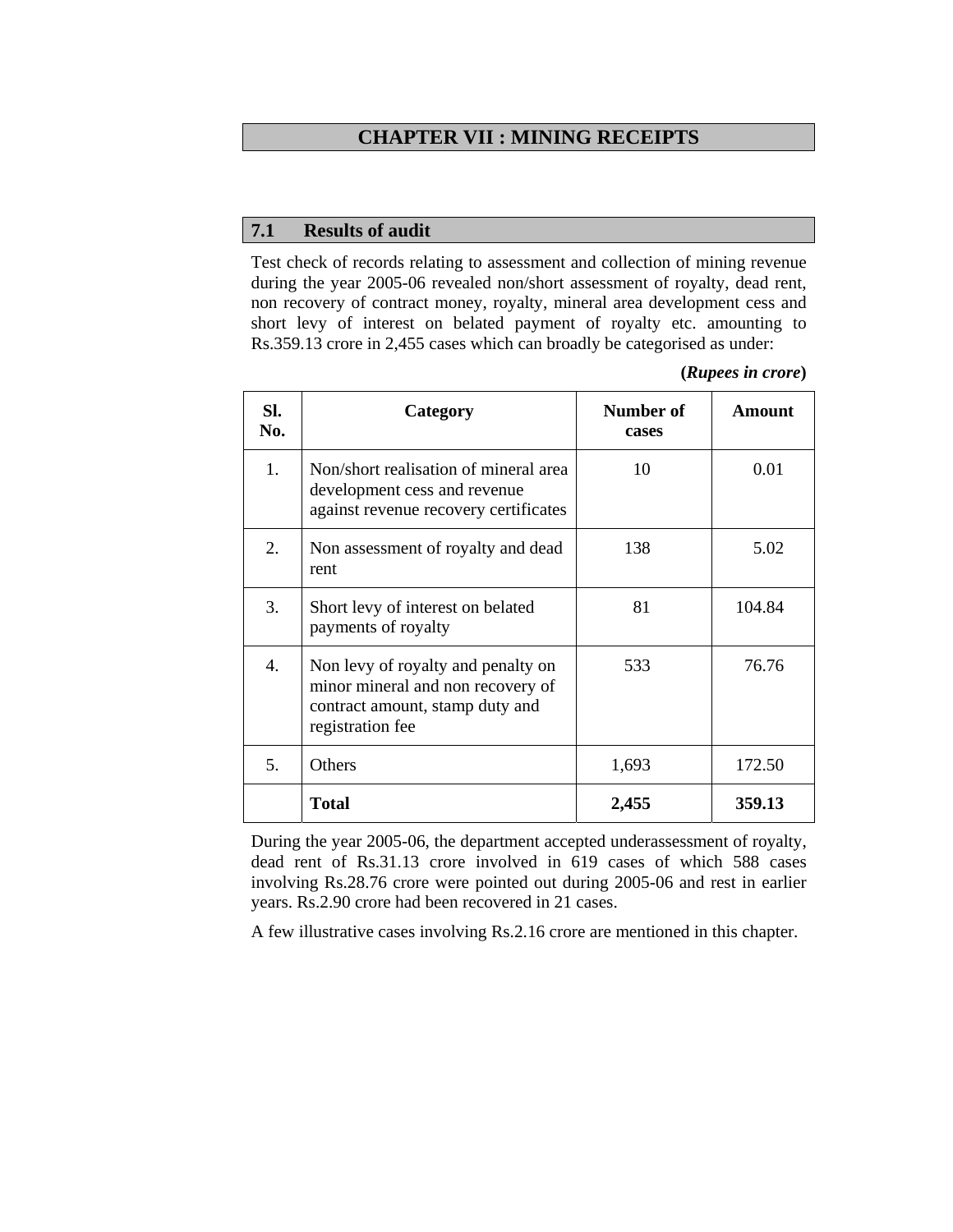# **7.2 Non realisation of revenue due to non renewal of lease deed**

\_\_\_\_\_\_\_\_\_\_\_\_\_\_\_\_\_\_\_\_\_\_\_\_\_\_\_\_\_\_\_\_\_\_\_\_\_\_\_\_\_\_\_\_\_\_\_\_\_\_\_\_\_\_\_\_\_\_\_\_

Under the Registration Act, 1908, deeds conveying lease hold right for period beyond one year are required to be registered compulsorily. According to Indian Stamp Act, 1899 in case of lease of mine in which royalty or share of produce is received as rent or part of rent, the stamp duty and registration fees are leviable on average annual royalty.

Test check of records of Mining Officer, Chhindwara revealed in December 2005 that Western Coal Field Limited Pench area, holding mining lease for a period of 30 years for extraction of coal in 1,982 hectares, applied for renewal of lease on 30 April 2002. The lease was not renewed and it expired on 30 April 2003, consequently no stamp duty could be levied. This resulted in non realisation of revenue in the shape of stamp duty and registration fee of Rs.1.66 crore.

The matter was reported to Director Geology and Mining and Government between January and February 2006; their reply had not been received (January 2007).

### **7.3 Short realisation of dead rent**

According to the Madhya Pradesh Minor Mineral (MPMM)Rules, 1996, a lessee is liable to pay dead rent every year except for the first year of lease at the rates specified in schedule IV, in advance for the whole year , on or before the  $20<sup>th</sup>$  day of the first month of the following year.

Test check of records of six mining offices<sup>1</sup> revealed that 29 quarry leases were sanctioned for different periods between February 1995 and May 2014. The lessees paid dead rent amounting to Rs.10.76 lakh only against the payable amount of Rs.25.98 lakh due from January 2001 to December 2005. No demand was raised for realisation of balance dead rent. This resulted in short realisation of dead rent amounting to Rs.15.22 lakh.

After this was pointed out between November 2005 and March 2006, all the mining officers stated that action for recovery would be taken after scrutiny.

The matter was reported to the Director, Geology and Mining and the Government between December 2005 and March 2006; their reply had not been received (January 2007).

### **7.4 Non/short realisation of royalty**

According to MPMM Rules, the Collector shall grant permission for extraction, removal and transportation on any minor minerals from any specified quarry or land which may be required for the works of any department and undertaking of the Central or State Government. Such permission shall only be granted on payment of royalty in advance.

*1*

\_\_\_\_\_\_\_\_\_\_\_\_\_\_\_\_\_\_\_\_\_\_\_\_\_\_\_\_\_\_\_\_\_\_\_\_\_\_\_\_\_\_\_\_\_\_\_\_\_\_\_\_\_\_\_\_\_\_\_\_

*Betul, Bhopal, Chhindwara, Gwalior, Morena and Raisen*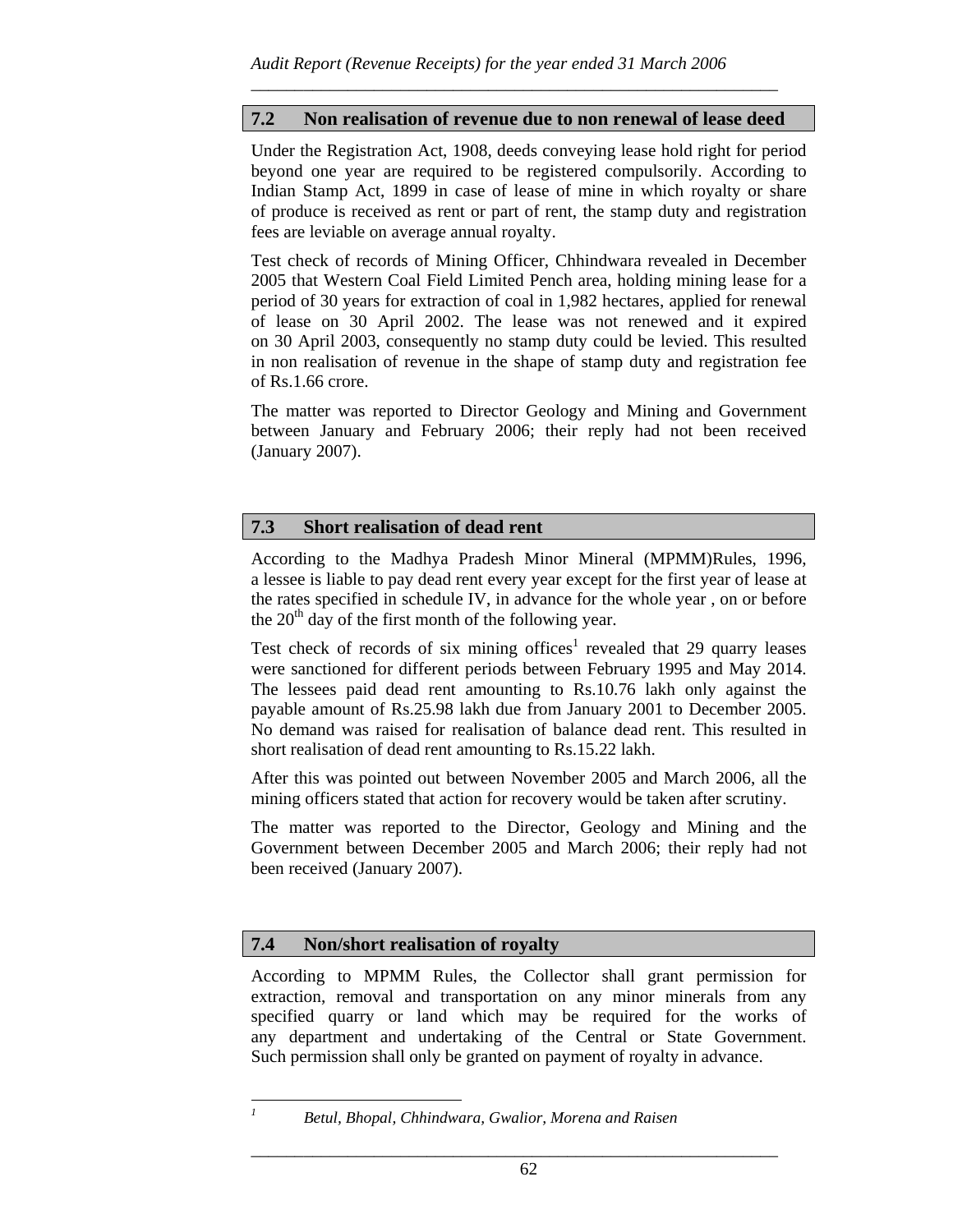Test check of records of Mining Office, Raisen in February 2006 revealed that permission for extraction, removal and transportation of minor minerals was granted by Collector to three contractors for nine works during the period between December 2002 and January 2004. Two contractors had not paid royalty of Rs.7.30 lakh and one contractor paid royalty of only Rs.1.15 lakh against Rs.8.51 lakh. This resulted in non/short realisation of royalty amounting to Rs.14.66 lakh.

\_\_\_\_\_\_\_\_\_\_\_\_\_\_\_\_\_\_\_\_\_\_\_\_\_\_\_\_\_\_\_\_\_\_\_\_\_\_\_\_\_\_\_\_\_\_\_\_\_\_\_\_\_\_\_\_\_\_\_\_

After this was pointed out in February 2006, the Mining Officer Raisen stated that the action for recovery would be taken after detailed review of the case in respect of one contractor and in respect of two contractors notices for recovery were issued.

The matter was reported to the Director, Geology and Mining and Government between February and May 2006; their reply had not been received (January 2007).

#### **7.5 Non submission of returns**

According to Mineral Concession Rules, 1960, every lessee holding mining lease shall maintain records of production, removal of mineral and employment of labours. The lessee is required to submit monthly and annual returns in the prescribed proforma on due date, failing which the department may impose penalty not exceeding double the amount of annual dead rent.

Test check of records of Mining Office, Chhindwara revealed in December 2005 that Western Coal Field Limited Kanhan area holding mining lease for extraction of coal had not submitted monthly and annual return for the period from April 2003 to March 2005. The department had not initiated any action against the lessee under the terms of agreement. This resulted in non realisation of revenue of Rs.12.04 lakh in the shape of penalty calculated at double the amount of annual dead rent.

After this was pointed out in December 2005, the mining officer stated that action would be taken against the lessee under the rules.

The matter was reported to Director Geology and Mining and Government between January and February 2006; their reply had not been received (January 2007).

#### **7.6 Short levy of stamp duty and registration fee**

Mineral Resources Department issued instructions in March 1993 and October 1994, followed by clarification issued by Inspector General Registration (May 2005), that in case of registration of agreements of trade quarries, the whole amount stipulated in auction of a quarry, is to be treated as premium and stamp duty at the rate of eight *per cent* is leviable under Indian Stamp Act, 1899. Further registration fee at the rate of 75 *per cent* of the stamp duty is also leviable under the Registration Act, 1908.

\_\_\_\_\_\_\_\_\_\_\_\_\_\_\_\_\_\_\_\_\_\_\_\_\_\_\_\_\_\_\_\_\_\_\_\_\_\_\_\_\_\_\_\_\_\_\_\_\_\_\_\_\_\_\_\_\_\_\_\_